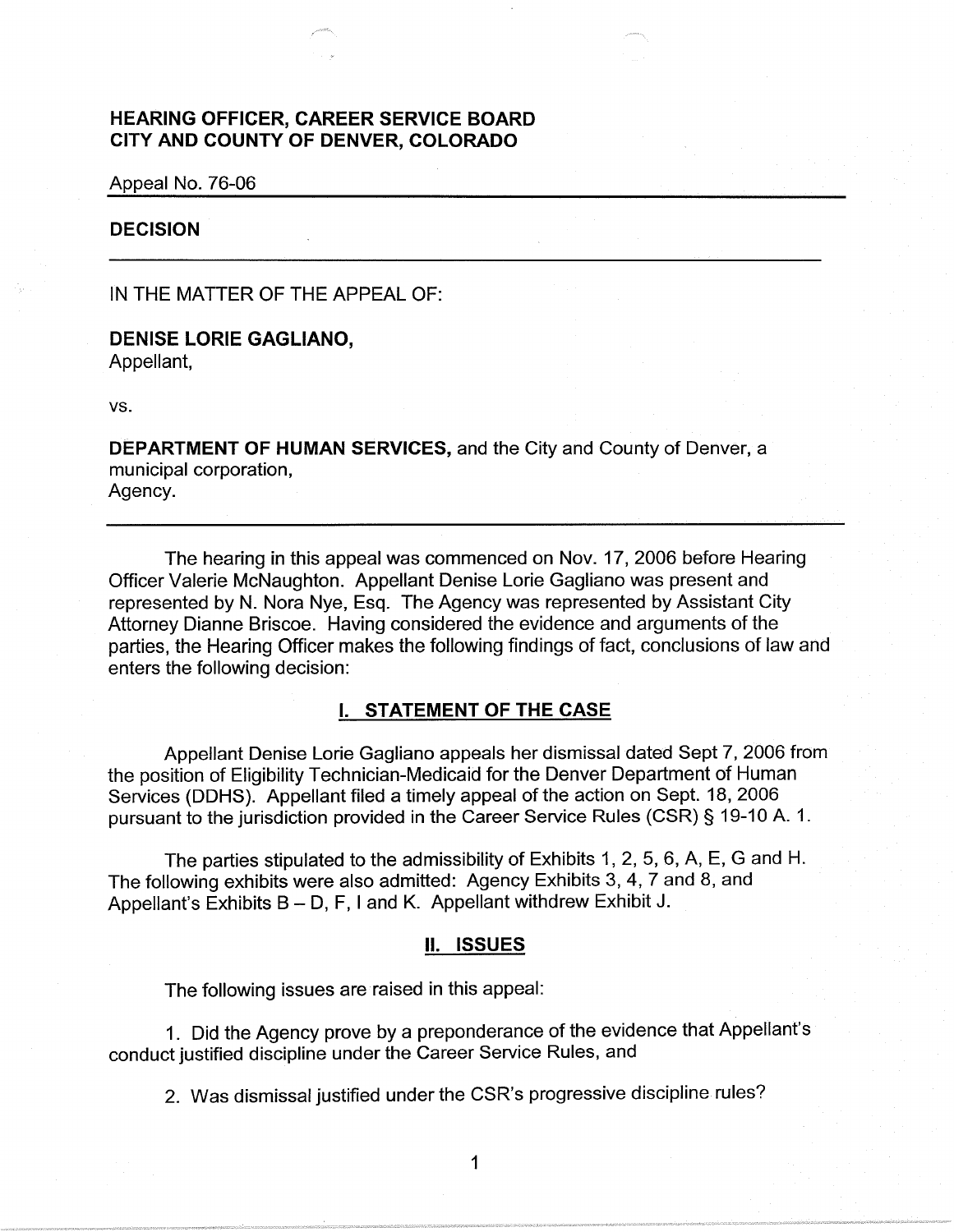# Ill. **FINDINGS OF FACT**

Appellant was employed for eighteen years in various technical assignments with the Agency, including the food stamp and supplemental food units. For the five years preceding her termination, Appellant was assigned to the Family and Adult Services Division as an Eligibility Technician in the Medicaid Unit.

On August 8, 2006, Appellant asked her co-worker, QUEST Card Issuance Clerk Jesse Herrera, for information about how Appellant's daughter Candace could get a replacement for a lost QUEST card, which is issued to food stamp recipients. Mr. Herrera gave Appellant a toll-free phone number, and said Candace should come to see him so he could reissue the card. Later that day, Candace Gagliano and Appellant came to Mr. Herrera's window and requested the replacement card. Mr. Herrera recognized Ms. Gagliano from their previous meetings when Appellant would bring her daughter to work. Ms. Gagliano gave Mr. Herrera her identification document. Mr. Herrera compared the name on the identification with that on his computer records, and informed them that he would need confirmation of her identity from her caseworker, as the benefits were approved in her married name.

Appellant and Ms. Gagliano went upstairs to find the assigned caseworker, and learned she was out of the office. Caseworker Brenda Thomas gave Appellant the case file after Appellant told her that Mr. Herrera needed to see the signature on the food stamp file. Appellant and Ms. Gagliano returned with the file to Mr. Herrera's window, who told them he would need a QUEST authorization form from the caseworker. Appellant and Ms. Gagliano took the file back to Ms. Thomas and asked for the authorization form. Ms. Thomas examined the file, determined that Ms. Gagliano was the same person to whom food stamp benefits had been granted, and prepared the form. Appellant replaced the file in the file cabinet without having opened it, and returned to her own desk.

On Aug. 14, 2006, Appellant was given official notification that discipline was being considered against her based upon her actions on Aug.  $8<sup>th</sup>$ . [Exh. 1.] The notice alleged violations of the department's confidentiality policy [Exh. 8], the Fraud Prevention/Quality Improvement Manual introduced at mandatory training on Aug. 1, 2006 [Exh. 3], as well as violations of other specified Career Service Rules. [Exh. 1.] At the pre-disciplinary meeting, Appellant presented her written summary of the events of Aug.  $8<sup>th</sup>$ . [Exh. K.] On Sept. 7, 2006, Appellant was served with a letter of termination for failure "to observe departmental policy regarding confidentiality and avoidance of conflict of interest and appearance of impropriety" under the fraud prevention policy by interceding in her daughter's food assistance case, failing to consult with her supervisor, and failing to attend the fraud prevention training. It was also determined that Appellant violated the confidentiality agreement and the Career Service Rules prohibiting neglect and carelessness in the performance of her duties. No previous discipline was cited in the termination letter. [Exh. 2.]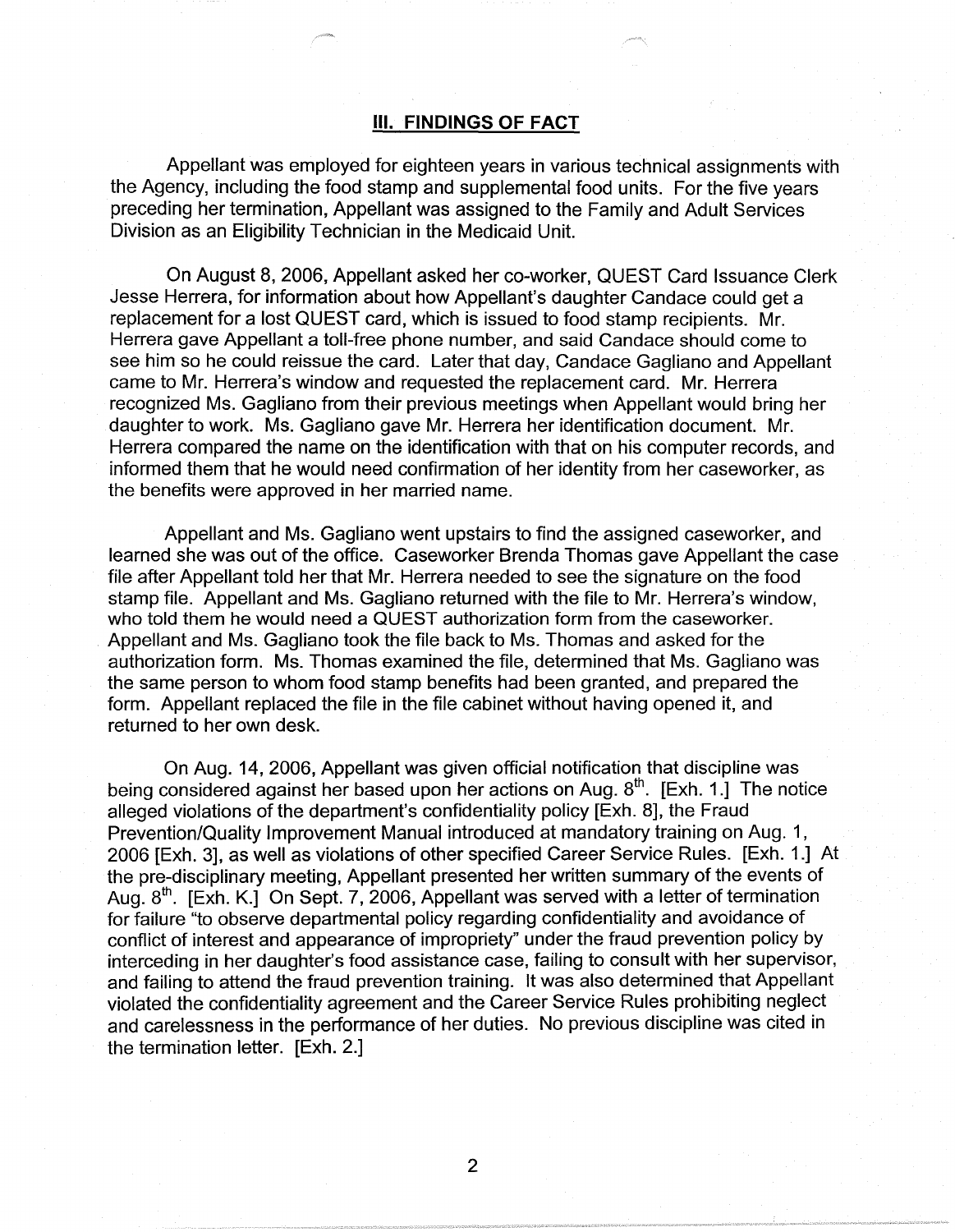Director of the Family and Adult Services Division Juanita Sanchez testified that she found Appellant had handled her daughter's case by having direct physical contact with her daughter's case file, and requesting details of the case status or benefits from the caseworker. Ms. Sanchez determined those actions were a violation of the confidentiality policy, which prohibits an employee from discussing case information with someone outside of the department: in this case, her daughter. Ms. Sanchez concluded that the same actions constituted neglect of duty, carelessness in the performance of duties, failure to observe the fraud prevention policy, conduct in violation of the Career Service Rules, and conduct which compromised the integrity of the city, in violation of CSR §§ 16-60 A, B, L, Y and Z. Appellant's failure to attend training on the new fraud prevention policy was also used to support the discipline decision. Ms. Sanchez testified that the primary reason for discipline was Appellant's breach of the confidentiality policy. Appellant's performance and disciplinary histories were not factors in the decision. Ms. Sanchez testified that she has always imposed termination as the penalty for any breach of the confidentiality policy, since she considers it a very serious offense.

On August 1, 2006, the Agency conducted training on its new fraud prevention policy as set forth in the 21-page Fraud Prevention/Quality Improvement Manual [Exh. 3], to be signed by each employee at the conclusion of the training. Appellant was not present at the training because on the day of the training she arrived too late to be admitted to the session. [Exhs. C, D.] The declared purpose of the fraud prevention manual was to detail:

> the professional and ethical standards by which OOHS employees will determine eligibility, provide services, and administer benefits programs for Denver County residents. It also provides a framework for maintaining the public's trust, furthering the mission of the [OOHS], protecting the integrity of human services programs, and enhancing professionalism of OOHS employees. The guidelines and procedures detailed within the manual are not intended to replace those found within other existing agency policies, or the Employees Handbook, but to elaborate and embellish on those policies and guidelines.

# [Exh. 3, p. 3.]

Section 1.3 of the manual sets forth the standards applicable to conflicts of interest and the appearance of impropriety:

> OOHS employees are required to maintain a high degree of integrity and professionalism. Employees will avoid conflicts of interest and the appearance of impropriety at all times. Employees will not determine eligibility, provide services, investigate reports of abuse and neglect, establish child support orders, administer benefits or otherwise handle, influence, or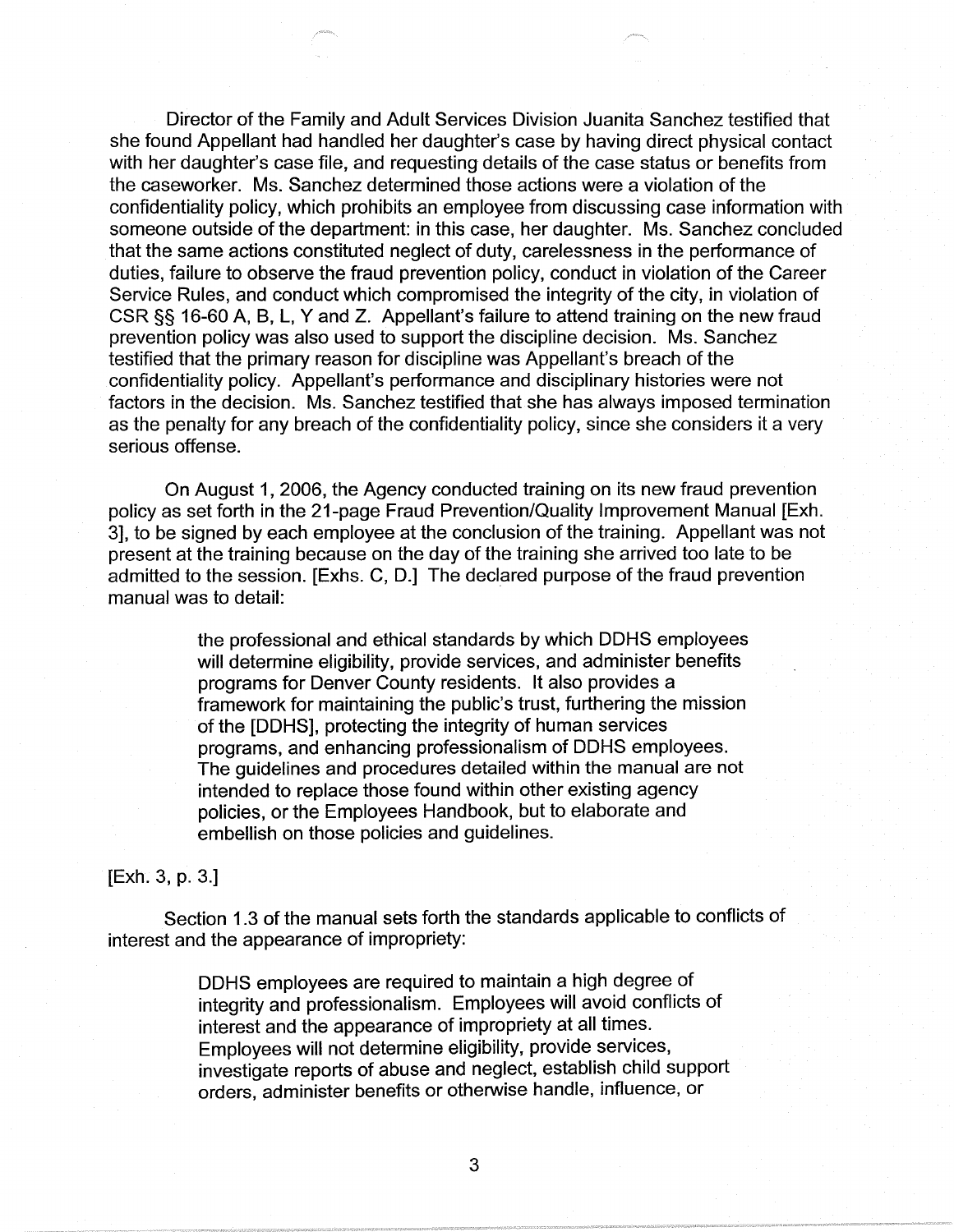make decisions in cases which involve themselves or their immediate family . . . Employees who find themselves in situations where they must make decisions regarding eligibility, services, benefits, support orders, allegations of abuse and neglect, and child custody for any individual(s) listed above, must report the situation immediately to their supervisor.

# [Exh. 3, p. 6.]

The Agency's confidentiality policy prohibits employees from being assigned, inquiring or obtaining information regarding an applicant or recipient from computer screens or the case file. [Exh. 8.]

### **IV. ANALYSIS**

# 1. Propriety of Discipline under the Career Service Rules

In an appeal of a disciplinary action, the Agency has the burden to prove the action was taken in conformity with Rule 16 of the Career Service Rules, and that the degree of discipline was reasonably related to the seriousness of the offense, taking into consideration the employee's past record. CSR § 16-20.

# A. CSR § 16-60 A. Neglect of duty

The Agency also asserts that Appellant neglected her duty by handling her daughter's case. Appellant's position at the time of termination was that of a Medicaid Eligibility Technician. The Agency failed to submit any evidence that Appellant neglected any known official duty of this position by assisting her daughter to locate a clerk to reissue a lost benefits card or failing to attend training on a specific day because of a change in work hours. Likewise, the Agency did not prove that Appellant knew or should have known she was neglecting a work duty by those acts. Therefore, I find that this allegation has not been established. See In re Feltes, CSA 50-06, 5 - 6 (11/24/06.)

#### B. CSR § 16-60 B. Carelessness in the performance of duties

An employee is careless in violation of this rule when she is heedless of an important work duty, resulting in potential or actual significant harm. In re Owoeye, CSA 11-05, 5 (6/10/05). A person exercises reasonable care when she acts with that degree of care which reasonable persons use under similar circumstances. See Black's Law Dictionary 146 (abr.  $6<sup>th</sup>$  ed. 1991.)

The Agency did not identify any work duty that Appellant failed to perform by helping her daughter locate the issuance clerk, taking the case file to that clerk, or requesting another technician to verify her daughter's identity. The deciding official stated that Appellant was careless because she knew the client was her relative and assisted her in the face of that fact. The evidence showed that Appellant acted as a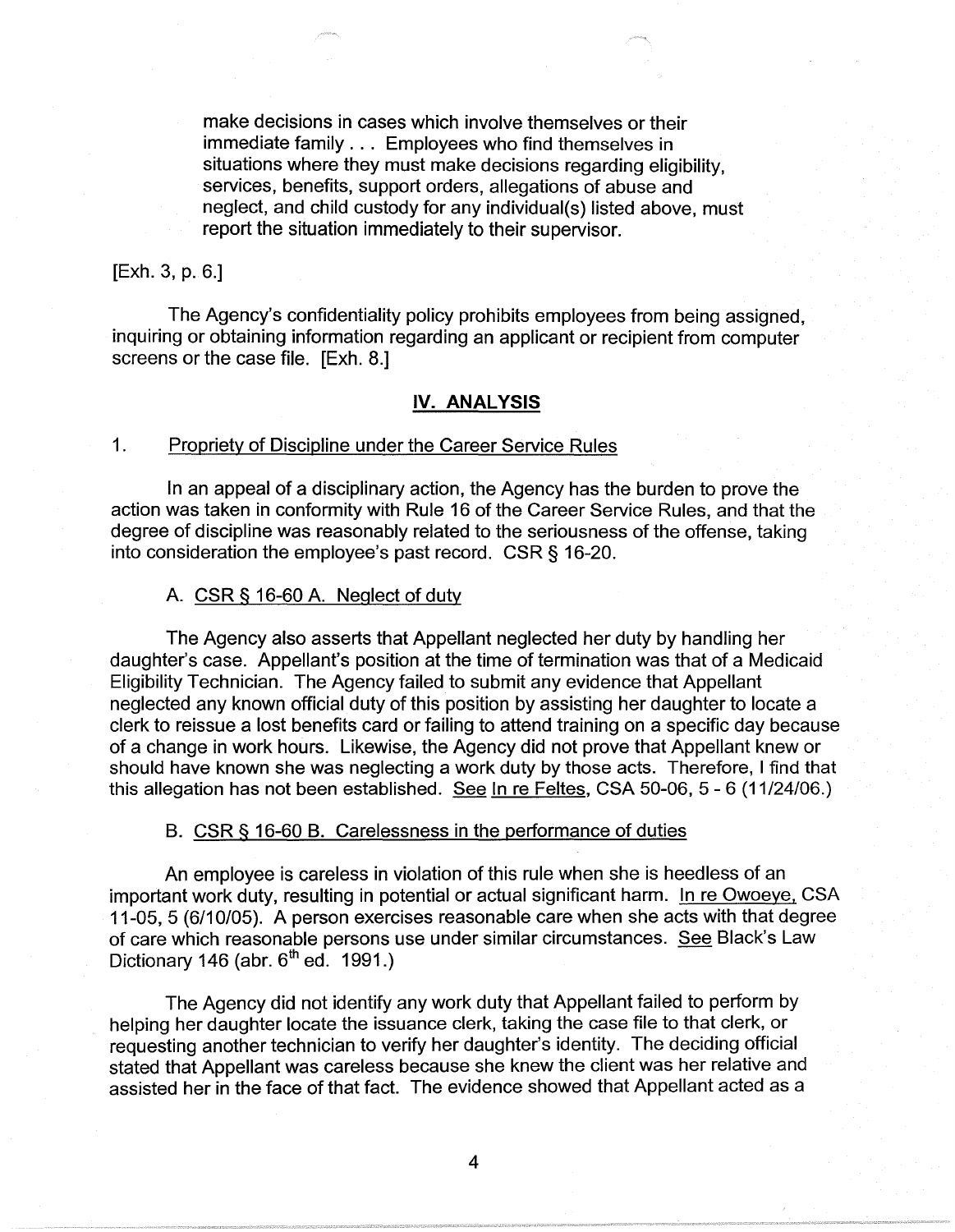volunteer in assisting her daughter to obtain a replacement food stamp card. Appellant was assigned to the Medicaid Division. The Agency did not argue that Appellant's time in assisting her daughter resulted in any uncompleted work in her own section, or that she otherwise neglected her work as a result of her actions.

Likewise, the Agency did not allege or prove that Appellant was careless in not attending training on Aug. 1<sup>st</sup>, which was one of two training sessions held at Appellant's work location. Employees were notified at 4:04 PM the day before the first emergency training sessions "for implementation of the new immigration laws". [Exh. C.] Appellant was already approved for a late arrival on Aug. 1<sup>st</sup>, which effectively prevented her from attending that training. [Exh. D.] Appellant was not informed that her absence from that training could subject her to discipline, and the Career Service Rules do not specifically authorize discipline for not attending training.

Therefore, I find that the Agency did not prove Appellant was careless in the performance of her duties in violation of CSR § 16-60 B.

# C. CSR § 16-60 E. Any act of dishonesty

Ms. Sanchez testified that she did not consider Appellant's actions to be in violation of this rule. I find that the evidence does not establish that Appellant's acts violated this rule.

# D. CSR § 16-60 L. Failure to observe written departmental or agency regulations

#### i. Fraud Prevention Policy

A central issue in this appeal is whether Appellant's actions in assisting her daughter to obtain a replacement food stamp QUEST card constituted "handling" the case within the meaning of the Agency's Fraud Prevention/Quality Improvement Manual. That manual states "[e]mployees will not determine eligibility, provide services, investigate reports of abuse and neglect, establish child support orders, administer benefits or otherwise handle, influence, or make decisions in cases which involve themselves or their immediate family." [Exh. 3, p. 6, emphasis added.]

The Agency argues that "handling" in the context of the policy includes physical possession of a relative's case file. It supports that interpretation by quoting various employees' understanding of the behavior prohibited by the rule. Appellant contends that the word "handle" does not give notice that the policy prohibits an employee from escorting a relative to the right worker to obtain a replacement benefits card while carrying an unopened case file to that worker.

The verb "handle" has six possible definitions:

1 feel or manipulate with the hands. 2 manage or cope with. 3 deal with. 4 control or manage commercially. 5 (handle oneself) conduct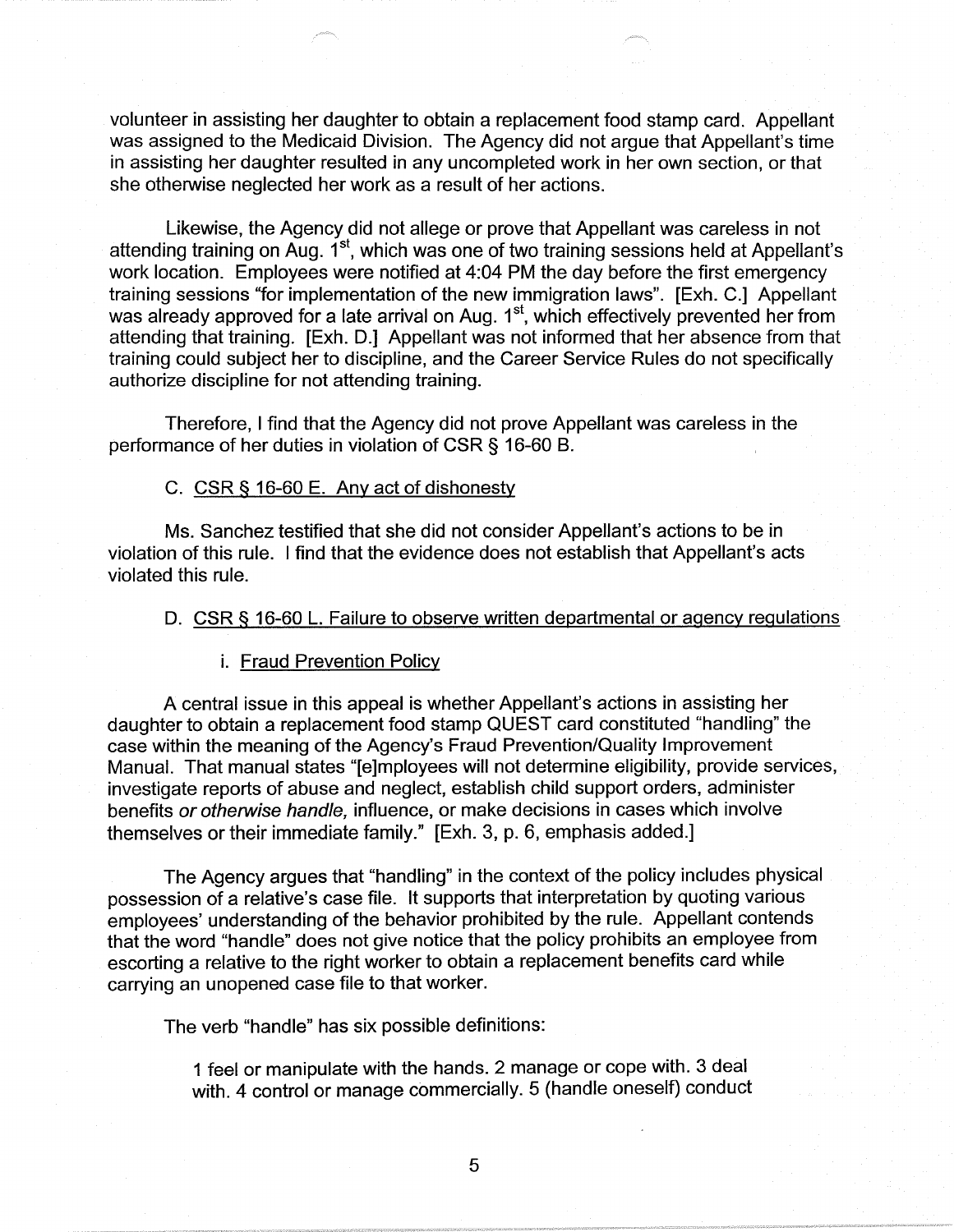oneself. 6 (of a vehicle) respond in a specified way when being driven: the new model does not handle well.

Soanes, C. and Hawker, S. (2005). Compact Oxford English Dictionary of Current English.

In construing administrative policies enforceable by disciplinary rules, the interpretation that carries into effect the intent and object of the policy must be adopted. See United States v. American Trucking Assns, Inc. 310 U.S. 534, 543 (1940). When the words of a policy are sufficient to determine its meaning, the plain meaning of those words are enforced. When a word is not one of definite content, its meaning may be ascertained by considering the words associated with it in the policy, and adopting "that sense of the [word] which best harmonizes with the context" under the maxim of statutory construction that "a word is known by the company it keeps." 73 Am. Jur. 2d Statutes § 134.

The fraud policy at issue enumerates five types of actions which are considered to be conflicts of interest if performed for relatives or friends. All five of those terms are types of affirmative official action which are taken by an Agency employee in the performance of their duties. The five specified actions are followed by the words, "or otherwise handle, influence, or make decisions in cases which involve themselves or their immediate family." The word "handle" should be read as having the same characteristics as the words in the policy to which it is linked: "influence" and "make decisions". Both the specific and more general words in the policy connote actions taken to determine and/or administer benefits for clients in furtherance of the Agency's mission.

That meaning is consistent with the stated purpose of the policy to detail the standards by which employees "will determine eligibility, provide services, and administer benefits programs for Denver County residents", and provide the "framework for maintaining the public's trust" in order to "protect the integrity of human services programs," among other goals. By comparison, public trust and the prevention of fraud are not adversely affected by allowing an employee to assist a relative to locate the right clerk in order to reissue a lost benefits card, or to request a caseworker to issue a form to verify identity. Those actions did no more than give the client minimal procedural directions once she had already been granted benefits. While a failure to give this assistance might have slightly delayed re-issuance of the card, Appellant's aid did not result in the grant of any new benefits or services. The Agency presented no evidence that the same assistance would not be given to any client as a part of good public service.

The testimony of other employees' understanding of the policy quoted in the Agency's closing argument is manifestly broader than the words used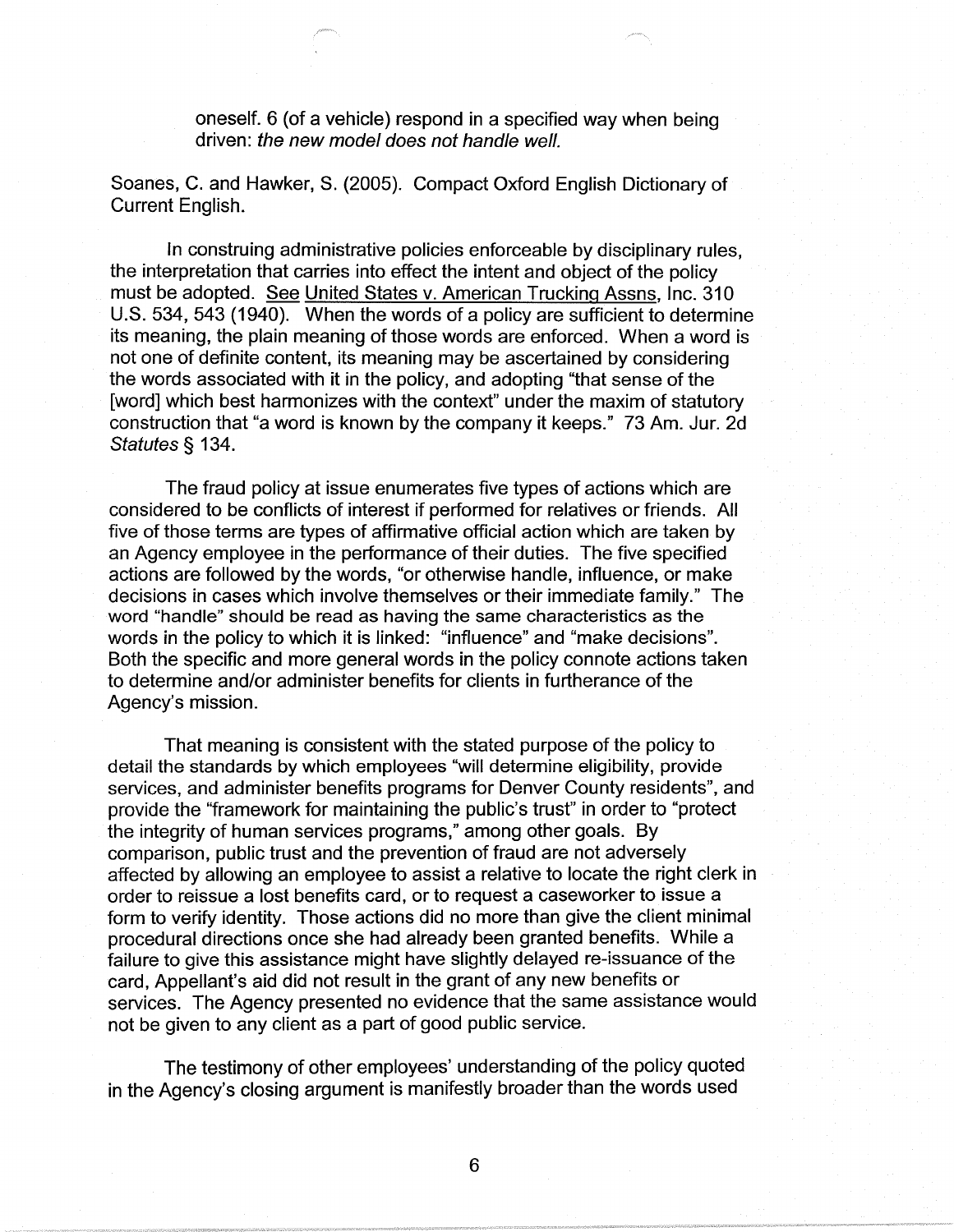in the policy. It is therefore not more persuasive evidence of the nature of the policy than the words of the policy itself.

The Agency determined that Appellant handled her daughter's case by having direct physical contact with the case file, and by requesting details of the case status or benefits from the caseworker. As a result of the Agency's conclusion that Appellant directly requested information from the caseworker, it concluded that she had violated the fraud prevention policy.

In this de nova hearing, I find that Appellant did not inquire about the status or benefits of the claim from the caseworker or from any Agency records. Instead, Appellant inquired of Agency employees how her daughter could obtain a replacement for a benefits card that she had misplaced, and escorted her to a caseworker who could prepare a form verifying that she was the person for whom benefits had been approved. Appellant's actions did not violate the terms or purpose of the fraud prevention policy.

I also find that Appellant earlier demonstrated her understanding that Agency policy prohibited her from being assigned to claims filed by those with whom she or a close relative had a personal relationship. [Exh. 7.] The fraud prevention policy is consistent with that understanding, and Appellant was not given notice that a stricter interpretation of that policy was to be enforced.

#### ii. Confidentiality Policy

The Agency official who imposed discipline considered the violation of confidentiality as the most important factor in her decision to terminate.

In relevant part, the confidentiality policy bars employees from being assigned, inquiring or obtaining information from Agency computer records or case files. It is undisputed that Appellant was not assigned to her daughter's case. In addition, there was no evidence that Appellant inquired about the status of benefits or obtained any information about the case from the computer or case records. Appellant's sole involvement was to walk her daughter to the issuance clerk, accompany her to the caseworker to get proof of her identity, and carry the unopened case file to the clerk before returning it to the caseworker. Those actions do not establish that Appellant asked for or obtained confidential information from computer or case records, or that she disclosed confidential information to anyone outside the Agency.

Notice of the conduct prohibited by a policy is of paramount importance to employees, especially where as here the Agency's decision-maker has indicated an intent to impose termination for any violation of the confidentiality policy. The evidence indicates that, before this discipline was imposed, claims technicians were permitted to communicate about procedural matters with co-workers whose relatives had filed claims, and the children of

7